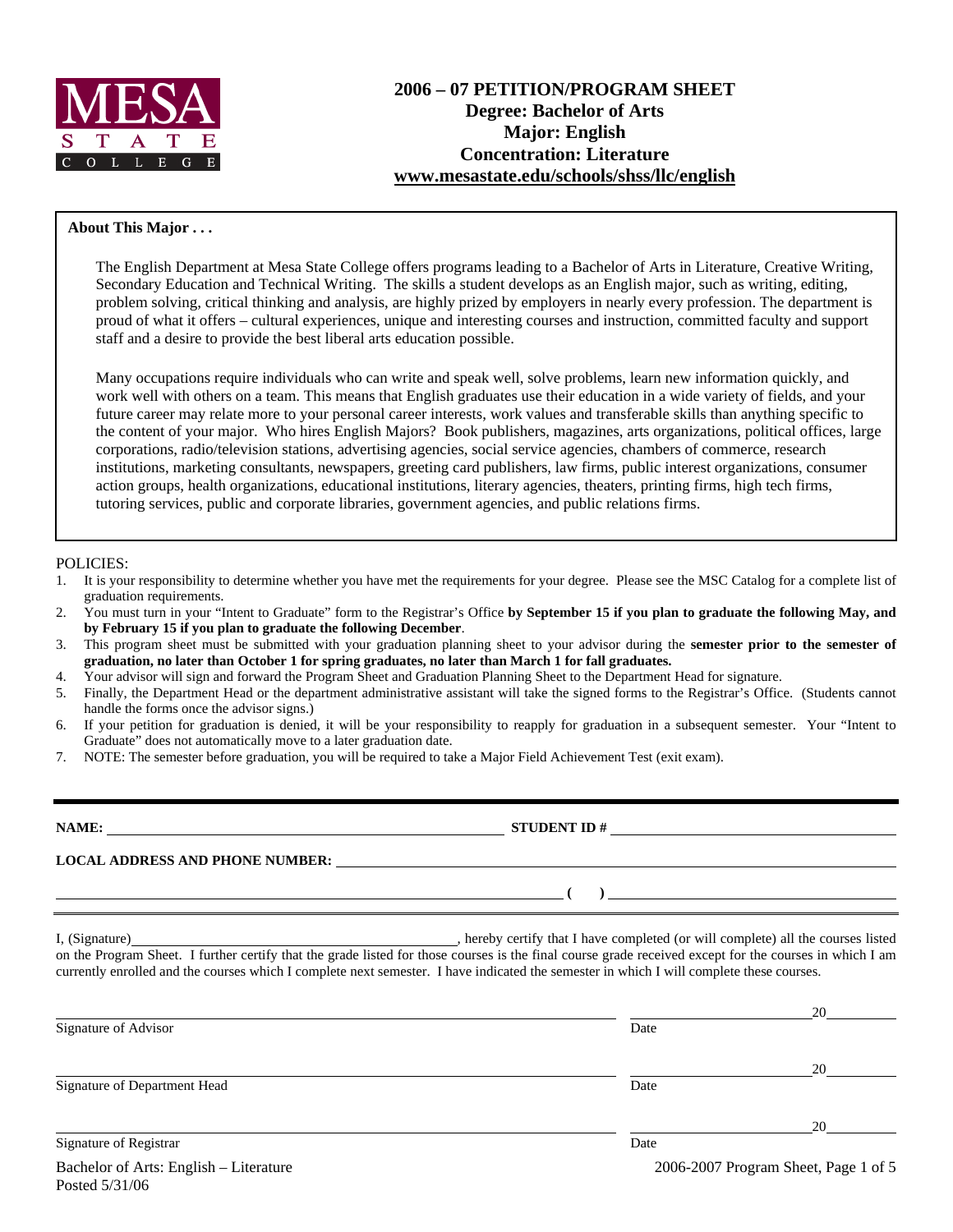- Must earn 120 semester hours and meet the academic residency requirements to earn a baccalaureate degree at Mesa State College.
- Must earn a minimum of 40 semester hours in upper division courses (i.e., 300-level and 400-level courses).
- A cumulative grade point average of 2.0 or higher must be maintained for all courses taken and for all courses in the major.
- All English majors must maintain at least a 3.0 average in their upper division ENGL courses.
- When filling out this program sheet a course can only be used once, i.e., no double counting is allowed between categories.
- Excess KINA/HPWE courses beyond the two required and pre-collegiate courses (usually numbered below 100) cannot be used for graduation.
- All degree requirements must be completed as described. Any exceptions or substitutions must be recommended in advance by the faculty advisor and approved by the Department Head.
- It is recommended that students work closely with a faculty advisor when selecting courses and scheduling classes prior to registration.
- Students are required to participate in exit examinations or other programs deemed necessary to comply with the college accountability requirement.

#### General Education Requirements (Minimum of 33 semester hours) See the M.S.C. catalog for the list of courses that meet the general education categories.

| Trns/Subs<br>Course<br>Credit<br>Grade<br>No.<br><u>Term</u><br>Year<br>English: ENGL 111 and 112 (6 semester hours, must receive a grade<br>of "C" or higher, must be completed by the time the student has 60<br>semester hours.)<br>*ENGL<br>*ENGL<br>*ENGL 129, Honors English, may be substituted for ENGL 111 and ENGL<br>112. Must earn a grade of "C" or better. May need to take additional electives. | Trns/Subs<br>Credit<br>Grade<br>Term<br>Course<br>No.<br>Year<br><b>Social and Behavioral Sciences: (6 Semester Hours)</b><br>Fine Arts: (3 semester hours) |
|-----------------------------------------------------------------------------------------------------------------------------------------------------------------------------------------------------------------------------------------------------------------------------------------------------------------------------------------------------------------------------------------------------------------|-------------------------------------------------------------------------------------------------------------------------------------------------------------|
| Math: MATH 110 or higher (3 semester hours, must receive a grade<br>of "C" or better, must be completed by the time the student has 60<br>semester hours.)<br><b>MATH</b>                                                                                                                                                                                                                                       | Natural Sciences: (6 semester hours)<br>(At least one course must include a lab)                                                                            |
| <b>Humanities:</b> (6 semester hours)                                                                                                                                                                                                                                                                                                                                                                           | <b>Applied Studies:</b> (3 semester hours)                                                                                                                  |
| <b>Other Requirements (9 semester hours)</b>                                                                                                                                                                                                                                                                                                                                                                    |                                                                                                                                                             |
| Kinesiology: (3 Semester Hours)                                                                                                                                                                                                                                                                                                                                                                                 | <b>Bachelor of Arts Degree Distinction:</b> (6 semester hours)                                                                                              |
| Trns/Subs<br>Course<br><u>No.</u><br>Credit<br>Grade<br>Term<br>Year                                                                                                                                                                                                                                                                                                                                            | (Two consecutive classes in the same foreign language.)                                                                                                     |
| KINE/HPWA<br>100<br>$\mathbf{1}$<br>KINA/HPWE<br>$\mathbf{1}$                                                                                                                                                                                                                                                                                                                                                   | Course<br>No.<br>Credit<br>Trns/Subs<br>Grade<br>Term<br>Year<br>$\frac{3}{ }$<br>FLA —                                                                     |
| <b>KINA/HPWE</b>                                                                                                                                                                                                                                                                                                                                                                                                | 3 <sup>7</sup><br>FLA                                                                                                                                       |
| See the M.S.C. catalog for the list of approved KINA/HPWE/Selected DANC<br>courses.                                                                                                                                                                                                                                                                                                                             | (FLAS 114 & 115 will NOT fulfill this requirement.) (Must receive a grade of "C" or<br>above.)                                                              |
| English - Literature Major Requirements (48 semester hours)<br>All English majors must maintain at least a 3.0 average in their upper division ENGL courses.                                                                                                                                                                                                                                                    |                                                                                                                                                             |
| English Core (18 semester hours)                                                                                                                                                                                                                                                                                                                                                                                |                                                                                                                                                             |
| Trns/Subs<br>Course<br>No.<br>Credit<br>Grade<br>Term<br>Year                                                                                                                                                                                                                                                                                                                                                   | Trns/Subs<br>Course<br>No.<br>Credit<br>Grade<br>Term<br>Year                                                                                               |
| ENGL<br>254<br>$\frac{3}{2}$                                                                                                                                                                                                                                                                                                                                                                                    | <b>ENGL</b><br>262<br>3 <sup>1</sup>                                                                                                                        |
| <b>ENGL</b><br>255<br>$\overline{\mathbf{3}}$                                                                                                                                                                                                                                                                                                                                                                   | <b>ENGL</b><br>421<br>3 <sup>7</sup>                                                                                                                        |
| ENGL<br>261<br>3                                                                                                                                                                                                                                                                                                                                                                                                | *ENGL<br>494<br>3                                                                                                                                           |
| *ENGL 494 Seminar in Literature must be taken after 90 semester hours have been accumulated. A student may take the seminar in the junior year, but must take it<br>again in the senior year. The junior-year class will count as an elective.                                                                                                                                                                  |                                                                                                                                                             |

**Continued on page 3**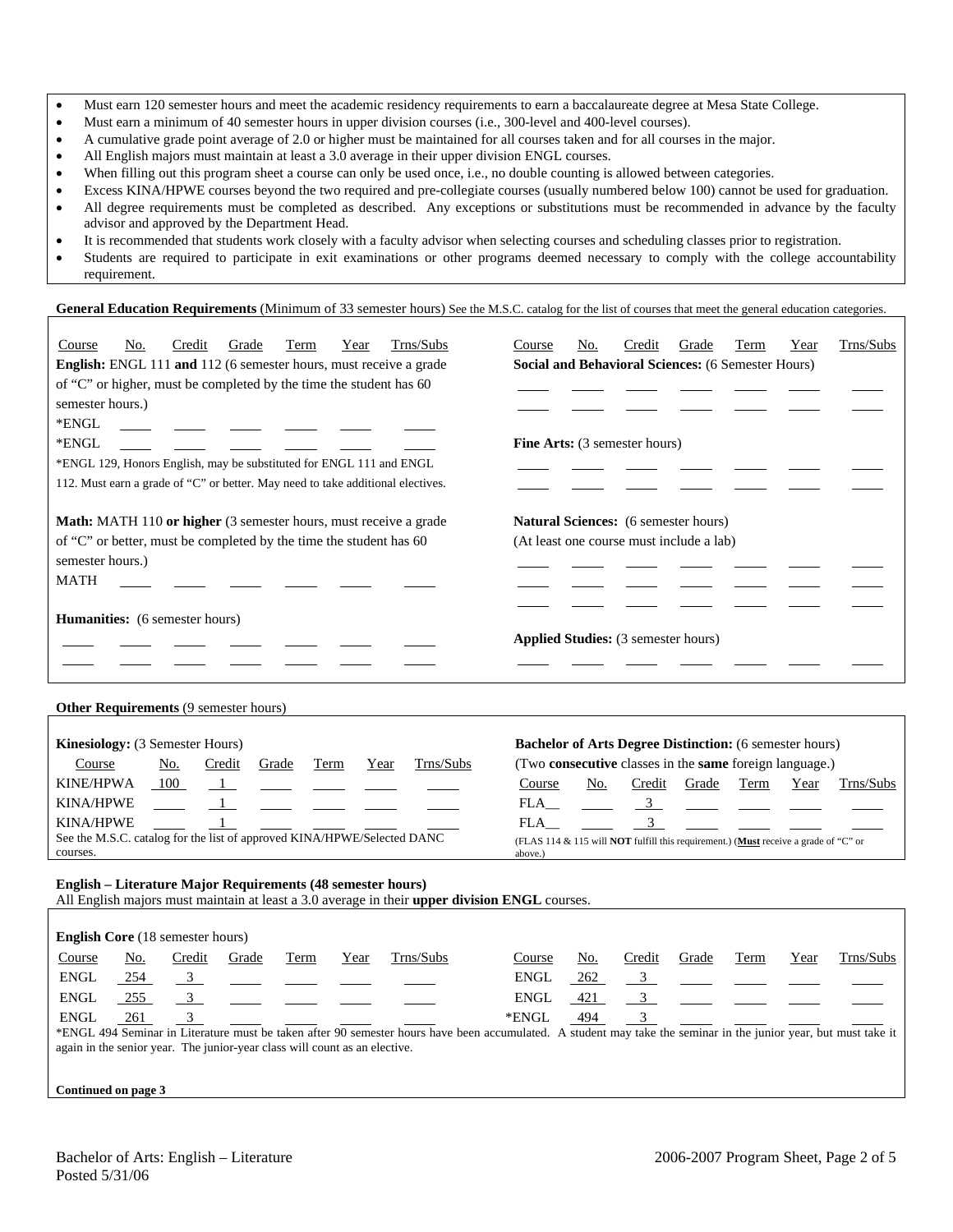|             |                                 |                                            | <b>Concentration in Literature (30 Semester Hours)</b>                                                                                                                                                                               |                                                       |      |                                                                                                                                                                                                                                                                                                                                                                      |                                                                 |     |        |                                                                                                                                                                                                                                                                                                                     |      |      |                                                             |
|-------------|---------------------------------|--------------------------------------------|--------------------------------------------------------------------------------------------------------------------------------------------------------------------------------------------------------------------------------------|-------------------------------------------------------|------|----------------------------------------------------------------------------------------------------------------------------------------------------------------------------------------------------------------------------------------------------------------------------------------------------------------------------------------------------------------------|-----------------------------------------------------------------|-----|--------|---------------------------------------------------------------------------------------------------------------------------------------------------------------------------------------------------------------------------------------------------------------------------------------------------------------------|------|------|-------------------------------------------------------------|
|             |                                 | <b>Required Courses (9 semester hours)</b> |                                                                                                                                                                                                                                      |                                                       |      |                                                                                                                                                                                                                                                                                                                                                                      |                                                                 |     |        |                                                                                                                                                                                                                                                                                                                     |      |      |                                                             |
| Course      | No.                             | Credit                                     | Grade                                                                                                                                                                                                                                | Term                                                  | Year | Trns/Subs                                                                                                                                                                                                                                                                                                                                                            | Course                                                          | No. | Credit | Grade                                                                                                                                                                                                                                                                                                               | Term | Year | Trns/Subs                                                   |
| <b>ENGL</b> | 355                             | $\overline{\mathbf{3}}$                    |                                                                                                                                                                                                                                      | $\overline{\phantom{a}}$ and $\overline{\phantom{a}}$ |      |                                                                                                                                                                                                                                                                                                                                                                      |                                                                 |     |        | Select either ENGL 440 or ENGL 451:                                                                                                                                                                                                                                                                                 |      |      |                                                             |
| <b>ENGL</b> | 370                             | 3                                          |                                                                                                                                                                                                                                      |                                                       |      |                                                                                                                                                                                                                                                                                                                                                                      | <b>ENGL</b>                                                     |     | 3      | <u> 1999 - Jan Barbara Barbara, maso a sensa de la provincia de la provincia de la provincia de la provincia de l</u>                                                                                                                                                                                               |      |      |                                                             |
|             |                                 |                                            |                                                                                                                                                                                                                                      |                                                       |      |                                                                                                                                                                                                                                                                                                                                                                      |                                                                 |     |        |                                                                                                                                                                                                                                                                                                                     |      |      |                                                             |
|             | <b>Concentration Electives:</b> |                                            |                                                                                                                                                                                                                                      |                                                       |      |                                                                                                                                                                                                                                                                                                                                                                      |                                                                 |     |        |                                                                                                                                                                                                                                                                                                                     |      |      |                                                             |
|             |                                 |                                            |                                                                                                                                                                                                                                      |                                                       |      | American Literature (6 semester hours) chosen from ENGL 314,                                                                                                                                                                                                                                                                                                         |                                                                 |     |        |                                                                                                                                                                                                                                                                                                                     |      |      | English Literature (6 semester hours) chosen from ENGL 311, |
| <b>ENGL</b> |                                 |                                            | ENGL 315, ENGL 316, ENGL 435, ENGL 436, ENGL 438                                                                                                                                                                                     |                                                       |      |                                                                                                                                                                                                                                                                                                                                                                      | ENGL 313, ENGL 470, ENGL 471, ENGL 475, ENGL 478<br><b>ENGL</b> |     |        |                                                                                                                                                                                                                                                                                                                     |      |      |                                                             |
| <b>ENGL</b> |                                 |                                            |                                                                                                                                                                                                                                      |                                                       |      | $\frac{3}{\sqrt{2}}$ $\frac{3}{\sqrt{2}}$ $\frac{3}{\sqrt{2}}$ $\frac{3}{\sqrt{2}}$ $\frac{3}{\sqrt{2}}$ $\frac{3}{\sqrt{2}}$ $\frac{3}{\sqrt{2}}$ $\frac{3}{\sqrt{2}}$ $\frac{3}{\sqrt{2}}$ $\frac{3}{\sqrt{2}}$ $\frac{3}{\sqrt{2}}$ $\frac{3}{\sqrt{2}}$ $\frac{3}{\sqrt{2}}$ $\frac{3}{\sqrt{2}}$ $\frac{3}{\sqrt{2}}$ $\frac{3}{\sqrt{2}}$ $\frac{3}{\sqrt{2}}$ | <b>ENGL</b>                                                     |     |        | $\frac{3}{2}$ $\frac{3}{2}$ $\frac{3}{2}$ $\frac{3}{2}$ $\frac{3}{2}$ $\frac{3}{2}$ $\frac{3}{2}$ $\frac{3}{2}$ $\frac{3}{2}$ $\frac{3}{2}$ $\frac{3}{2}$ $\frac{3}{2}$ $\frac{3}{2}$ $\frac{3}{2}$ $\frac{3}{2}$ $\frac{3}{2}$ $\frac{3}{2}$ $\frac{3}{2}$ $\frac{3}{2}$ $\frac{3}{2}$ $\frac{3}{2}$ $\frac{3}{2}$ |      |      |                                                             |
|             |                                 |                                            |                                                                                                                                                                                                                                      |                                                       |      | $\frac{3}{2}$ $\frac{1}{2}$ $\frac{1}{2}$ $\frac{1}{2}$ $\frac{1}{2}$ $\frac{1}{2}$                                                                                                                                                                                                                                                                                  |                                                                 |     |        | $\frac{3}{2}$ $\frac{3}{2}$ $\frac{3}{2}$ $\frac{3}{2}$ $\frac{3}{2}$ $\frac{3}{2}$ $\frac{3}{2}$ $\frac{3}{2}$ $\frac{3}{2}$ $\frac{3}{2}$ $\frac{3}{2}$ $\frac{3}{2}$ $\frac{3}{2}$ $\frac{3}{2}$ $\frac{3}{2}$ $\frac{3}{2}$ $\frac{3}{2}$ $\frac{3}{2}$ $\frac{3}{2}$ $\frac{3}{2}$ $\frac{3}{2}$ $\frac{3}{2}$ |      |      |                                                             |
|             |                                 |                                            |                                                                                                                                                                                                                                      |                                                       |      | World Literature (3 semester hours) chosen from ENGL 301, ENGL 330, ENGL 335, and ENGL 423                                                                                                                                                                                                                                                                           |                                                                 |     |        |                                                                                                                                                                                                                                                                                                                     |      |      |                                                             |
| <b>ENGL</b> |                                 |                                            |                                                                                                                                                                                                                                      |                                                       |      |                                                                                                                                                                                                                                                                                                                                                                      |                                                                 |     |        |                                                                                                                                                                                                                                                                                                                     |      |      |                                                             |
|             |                                 | $\sim$ 3                                   | <u> 1980 - Andrea Station Books and the Books and the Books and the Books and the Books and the Books and the Books and the Books and the Books and the Books and the Books and the Books and the Books and the Books and the Bo</u> |                                                       |      |                                                                                                                                                                                                                                                                                                                                                                      |                                                                 |     |        |                                                                                                                                                                                                                                                                                                                     |      |      |                                                             |
|             |                                 |                                            |                                                                                                                                                                                                                                      |                                                       |      | English Electives (6 semester hours) Choose two courses from the English Electives list on page 4. One course must be upper division.                                                                                                                                                                                                                                |                                                                 |     |        |                                                                                                                                                                                                                                                                                                                     |      |      |                                                             |
| <b>ENGL</b> |                                 |                                            |                                                                                                                                                                                                                                      |                                                       |      |                                                                                                                                                                                                                                                                                                                                                                      | ENGL                                                            |     |        | $\frac{3}{\sqrt{2}}$ $\frac{3}{\sqrt{2}}$ $\frac{3}{\sqrt{2}}$ $\frac{3}{\sqrt{2}}$                                                                                                                                                                                                                                 |      |      |                                                             |
|             |                                 |                                            |                                                                                                                                                                                                                                      |                                                       |      |                                                                                                                                                                                                                                                                                                                                                                      |                                                                 |     |        |                                                                                                                                                                                                                                                                                                                     |      |      |                                                             |
|             |                                 |                                            |                                                                                                                                                                                                                                      |                                                       |      |                                                                                                                                                                                                                                                                                                                                                                      |                                                                 |     |        |                                                                                                                                                                                                                                                                                                                     |      |      |                                                             |
|             |                                 |                                            |                                                                                                                                                                                                                                      |                                                       |      |                                                                                                                                                                                                                                                                                                                                                                      |                                                                 |     |        |                                                                                                                                                                                                                                                                                                                     |      |      |                                                             |
|             |                                 |                                            |                                                                                                                                                                                                                                      |                                                       |      | Electives (All college level courses appearing on your final transcript, not listed above that will bring your total semester hours to 120 hours.<br>Excludes KINA/HPWE activity courses.) (30 semester hours; 4-7 hours of upper division may be needed.)                                                                                                           |                                                                 |     |        |                                                                                                                                                                                                                                                                                                                     |      |      |                                                             |
| Course      | No.                             | Credit                                     | Grade                                                                                                                                                                                                                                | Term                                                  | Year | Trns/Subs                                                                                                                                                                                                                                                                                                                                                            | Course                                                          | No. | Credit | Grade                                                                                                                                                                                                                                                                                                               | Term | Year | Trns/Subs                                                   |
|             |                                 |                                            |                                                                                                                                                                                                                                      |                                                       |      |                                                                                                                                                                                                                                                                                                                                                                      |                                                                 |     |        |                                                                                                                                                                                                                                                                                                                     |      |      |                                                             |
|             |                                 |                                            |                                                                                                                                                                                                                                      |                                                       |      |                                                                                                                                                                                                                                                                                                                                                                      |                                                                 |     |        |                                                                                                                                                                                                                                                                                                                     |      |      |                                                             |
|             |                                 |                                            |                                                                                                                                                                                                                                      |                                                       |      |                                                                                                                                                                                                                                                                                                                                                                      |                                                                 |     |        |                                                                                                                                                                                                                                                                                                                     |      |      |                                                             |
|             |                                 |                                            |                                                                                                                                                                                                                                      |                                                       |      |                                                                                                                                                                                                                                                                                                                                                                      |                                                                 |     |        |                                                                                                                                                                                                                                                                                                                     |      |      |                                                             |
|             |                                 |                                            |                                                                                                                                                                                                                                      |                                                       |      |                                                                                                                                                                                                                                                                                                                                                                      |                                                                 |     |        |                                                                                                                                                                                                                                                                                                                     |      |      |                                                             |
|             |                                 |                                            |                                                                                                                                                                                                                                      |                                                       |      |                                                                                                                                                                                                                                                                                                                                                                      |                                                                 |     |        |                                                                                                                                                                                                                                                                                                                     |      |      |                                                             |
|             |                                 |                                            |                                                                                                                                                                                                                                      |                                                       |      |                                                                                                                                                                                                                                                                                                                                                                      |                                                                 |     |        |                                                                                                                                                                                                                                                                                                                     |      |      |                                                             |
|             |                                 |                                            |                                                                                                                                                                                                                                      |                                                       |      |                                                                                                                                                                                                                                                                                                                                                                      |                                                                 |     |        |                                                                                                                                                                                                                                                                                                                     |      |      |                                                             |

# **GRADUATION INFORMATION**

See the "Undergraduate Graduation Requirements" in the Mesa State College catalog for additional graduation information.

**GENERAL EDUCATION REQUIREMENTS** (Minimum of 33 Semester Hours) See current Mesa State College catalog for list of courses that fulfill the requirements below. If one (or more) of the selections below is required in your major, you must use it to fulfill the major requirement and **make a different selection to meet the general education requirement. The courses may not be used to fulfill both requirements.**

**English – 6** Semester Hours (Must be **completed** before student has 60 semester hours. Must receive grade of "C" or above.) ENGL 111 **and** ENGL 112 **or** ENGL 129 *(by permission)*

**Mathematics – 3** Semester Hours chosen from: MATH 110 **or higher** (Must be **completed** before student has 60 semester hours. Must receive grade of "C" or above.)

**Humanities – 6** semester hours

**Social and Behavioral Sciences – 6** semester hours

**Fine Arts – 3** semester hours

**Natural Sciences – 6** semester hours (At least one course must include a lab.)

**Applied Studies – 3** semester hours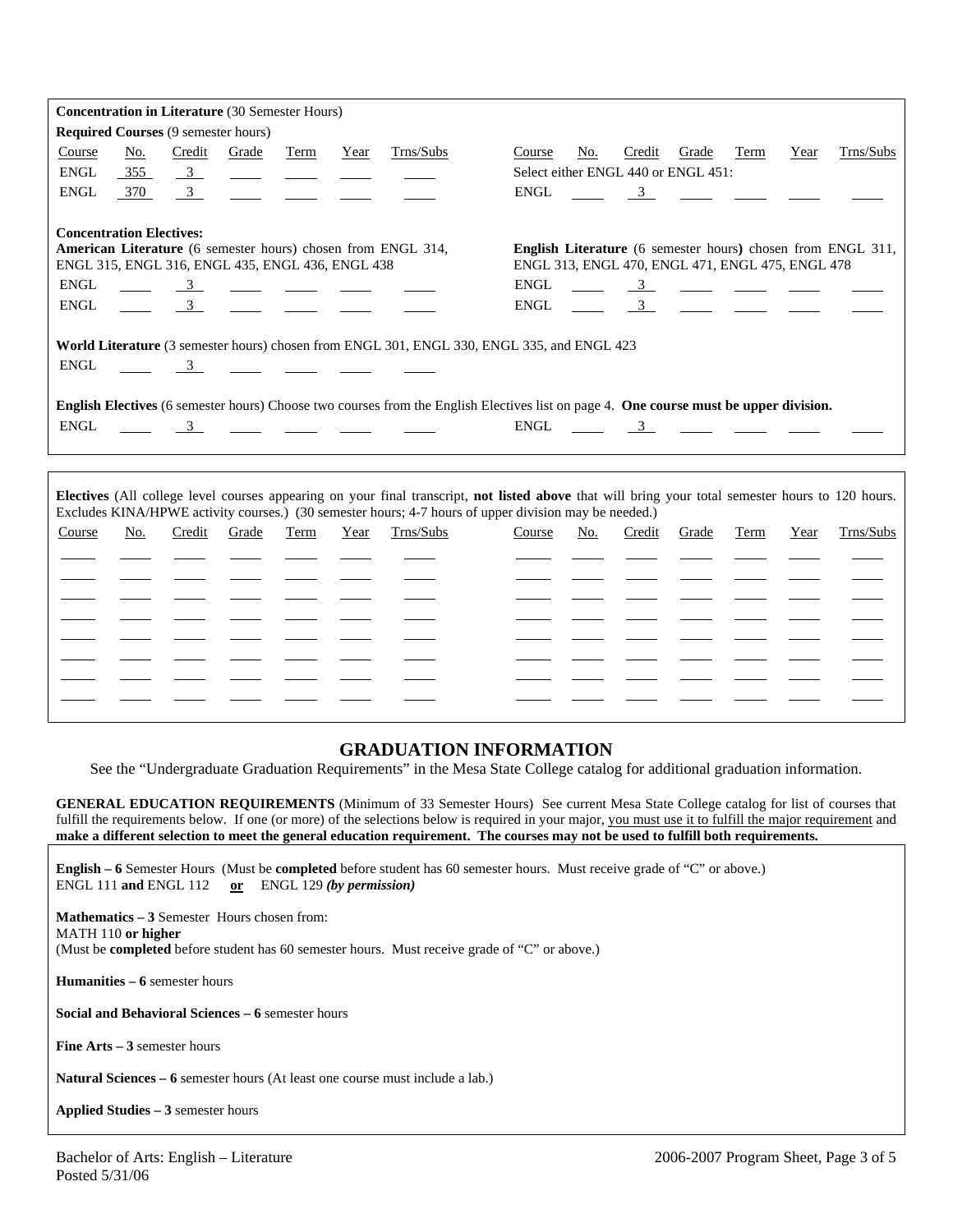### **OTHER REQUIREMENTS** (9 Semester Hours)

| <b>Kinesiology</b> $-3$ Semester Hours                                                                                   |  |
|--------------------------------------------------------------------------------------------------------------------------|--|
| Each student must take KINE/HPWA 100 together with two KINA/HPWE/Selected DANC courses. See current catalog for listing. |  |

**Degree Distinction – 6** Semester Hours Select from one of the following sequences: FLAF 111 *followed by* FLAF 112 **or** FLAG 111 *followed by* FLAG 112 **Or** FLAS 111 *followed by* FLAS 112 **or** Two consecutive classes in the **same** foreign language. \*(FLAS 114 & 115 will **NOT** fulfill this requirement. **Must** receive a grade of "C" or above in **both** classes.)

### **English – Literature (48 semester hours)**

All English majors must maintain at least a 3.0 average in their **upper division ENGL** courses.

| <b>English Core (18 Semester Hours)</b><br>ENGL 254 Survey of English Literature I | <b>English Electives</b> (6 Semester Hours) Select from:<br>One class must be upper division |
|------------------------------------------------------------------------------------|----------------------------------------------------------------------------------------------|
| ENGL 255 Survey of English Literature II                                           | ENGL 131 Western World Literature I                                                          |
|                                                                                    | ENGL 132 Western World Literature II                                                         |
| ENGL 261 Survey of American Literature I                                           |                                                                                              |
| ENGL 262 Survey of American Literature II                                          | ENGL 150 Introduction to Literature                                                          |
| ENGL 421 History of Literary Criticism                                             | ENGL 222 Mythology                                                                           |
| <b>ENGL 494 Seminar in Literature</b>                                              | ENGL 231 Non-Western World Literature I                                                      |
|                                                                                    | ENGL 232 Non-Western World Literature II                                                     |
| <b>Literature Concentration (30 Semester Hours)</b>                                | ENGL 240 Children's Literature                                                               |
| <b>Required courses (9 semester hours)</b>                                         | <b>ENGL 250 Introduction to Creative Writing</b>                                             |
| ENGL 355 Shakespeare                                                               | <b>ENGL 301 Classical Literature</b>                                                         |
| <b>ENGL 470 Major Authors</b>                                                      | ENGL 311 English Medieval Literature                                                         |
| ENGL 440 History of the English Language                                           | ENGL 313 English Renaissance Literature                                                      |
| $Or$                                                                               | ENGL 314 American Literature to 1830                                                         |
| ENGL 451 Structure of the English Language                                         | ENGL 315 American Literature 1830-1870                                                       |
| American Literature (6 semester hours) Select from:                                | ENGL 316 American Literature 1870-1900                                                       |
| ENGL 314 American Literature to 1830                                               | ENGL 330 Women in World Thought and Literature                                               |
| ENGL 315 American Literature 1830-1870                                             | ENGL 335 The Bible as Literature                                                             |
| ENGL 316 American Literature 1870-1900                                             | ENGL 343 Language and Literacy                                                               |
| ENGL 435 American Literature 1900-1945                                             | ENGL 365 Literature for Children and Young Adults                                            |
| ENGL 436 American Literature 1945 to the Present                                   | <b>ENGL 380 Creative Writing: Nonfiction</b>                                                 |
| ENGL 438 U.S. Minority Literature                                                  | <b>ENGL 381 Creative Writing: Fiction</b>                                                    |
| <b>English Literature</b> (6 semester hours) Select from:                          | ENGL 382 Creative Writing: Character and Narrative                                           |
| ENGL 311 English Medieval Literature                                               | <b>ENGL 383 Creative Writing: Poetry</b>                                                     |
| ENGL 313 English Renaissance Literature                                            | ENGL 384 Expository and Persuasive Writing                                                   |
| ENGL 470 18 <sup>th</sup> Century British Literature                               | <b>ENGL 385 Technical Writing</b>                                                            |
| <b>ENGL 471 British Romanticism</b>                                                | ENGL 390 Introduction to Film Studies                                                        |
| <b>ENGL 475 Victorian Literature</b>                                               | ENGL 395 Independent Study                                                                   |
| ENGL 478 20 <sup>th</sup> Century British Literature                               | <b>ENGL 396 Topics</b>                                                                       |
| World Literature (3 semester hours) Select from:                                   | <b>ENGL 415 American Folklore</b>                                                            |
| <b>ENGL 301 Classical Greek and Latin Literature</b>                               | <b>ENGL 423 Short Story</b>                                                                  |
| ENGL 330 Women in World Thought and Literature                                     | ENGL 435 American Literature 1900-1945                                                       |
| ENGL 335 The Bible as Literature                                                   | ENGL 436 American Literature 1945 to the Present                                             |
| <b>ENGL 423 Short Story</b>                                                        | ENGL 438 Ethnic Experience in U.S. Literature                                                |
|                                                                                    | ENGL 470 18th Century British Literature                                                     |
|                                                                                    | ENGL 471 British Romanticism                                                                 |
|                                                                                    | <b>ENGL 475 Victorian Literature</b>                                                         |
|                                                                                    | ENGL 478 20 <sup>th</sup> Century British Literature                                         |
|                                                                                    | ENGL 492 Seminar in Writing                                                                  |
|                                                                                    | ENGL 495 Independent Study                                                                   |
|                                                                                    |                                                                                              |
|                                                                                    | <b>ENGL 496 Topics</b>                                                                       |

**General Electives: 30 Semester Hours;** 4-7 semester hours of upper division credit may be needed.

Students are required to participate in exit examinations or other programs deemed necessary to comply with the college accountability requirement. All degree requirements must be completed as described above. Any exceptions or substitutions must be recommended in advance by the faculty advisor and approved by the Department Head.